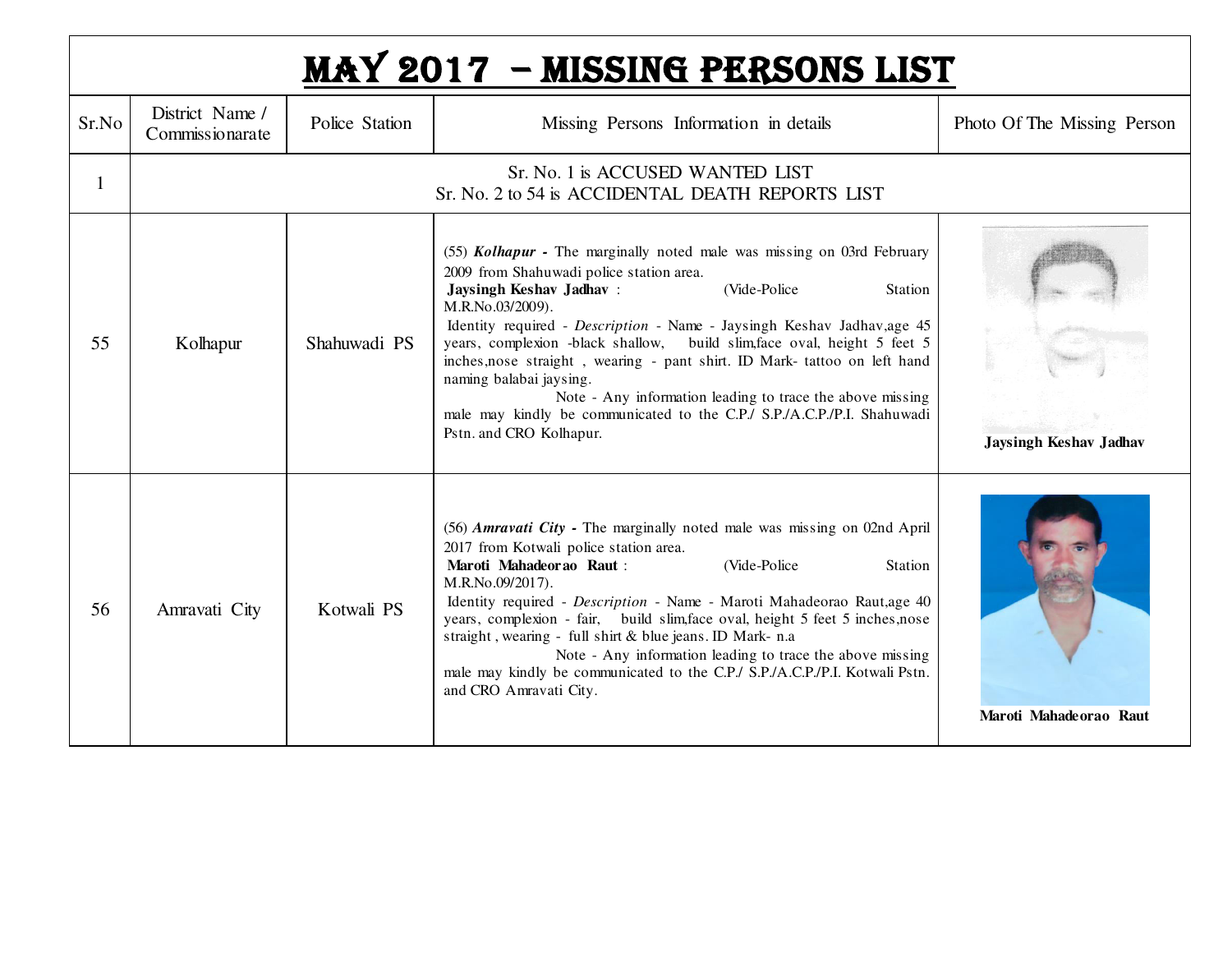|       |                                    |                 | MAY 2017 - MISSING PERSONS LIST                                                                                                                                                                                                                                                                                                                                                                                                                                                                                                                                                                               |                                     |
|-------|------------------------------------|-----------------|---------------------------------------------------------------------------------------------------------------------------------------------------------------------------------------------------------------------------------------------------------------------------------------------------------------------------------------------------------------------------------------------------------------------------------------------------------------------------------------------------------------------------------------------------------------------------------------------------------------|-------------------------------------|
| Sr.No | District Name /<br>Commissionarate | Police Station  | Missing Persons Information in details                                                                                                                                                                                                                                                                                                                                                                                                                                                                                                                                                                        | Photo Of The Missing Person         |
| 57    | Mumbai City                        | Kandivali PS    | (57) Mumbai City - The marginally noted male was missing on 06th April<br>2013 from Kandivali police station area.<br>Tarunkumar Jawaharlal Sharma:<br>(Vide-Police<br>Station<br>M.R.No.30/2013).<br>Identity required - Description - Name - Tarunkumar Jawaharlal Sharma,age<br>28 years, complexion - fair,<br>build strong, face oval, height 5 feet 6<br>inches, nose straight, wearing - brown full shirt & blue jeans. ID Mark-<br>Note - Any information leading to trace the above missing<br>male may kindly be communicated to the C.P./ S.P./A.C.P./P.I. Kandivali<br>Pstn. and CRO Mumbai City. | Tarunkumar Jawaharlal Sharma        |
| 58    | Solapur City                       | Vijapur Naka PS | (58) Solapur City - The marginally noted male was missing on 24th February<br>2014 from Vijapur Naka police station area.<br>Shahaji Basppa Koli: (Vide-Police Station M.R.No.15/2014).<br>Identity required - Description - Name - Shahaji Basppa Koli ,age 45 years,<br>complexion - fair, build medium, face-, height 5 feet 5 inches, nose straight,<br>wearing - pant, shirt. ID Mark-<br>Note - Any information leading to trace the above missing<br>male may kindly be communicated to the C.P./ S.P./A.C.P./P.I. Vijapur Naka<br>Pstn. and CRO Solapur City.                                         | Shahaji Basppa Koli                 |
| 59    | Kolhapur                           | Karvir PS       | (59) Kolhapur - The marginally noted male was missing on 27th April 2017<br>from Karvir police station area.<br>Dattatray Kerba Patil: (Vide-Police Station M.R.No.41/2017).<br>Identity required - Description - Name - Dattatray Kerba Patil ,age 39 years,<br>complexion - shallow, build -, face-, height 5 feet 0 inches, nose straight,<br>wearing - pant, shirt. ID Mark- burn mark on right leg.<br>Note - Any information leading to trace the above missing<br>male may kindly be communicated to the C.P./ S.P./A.C.P./P.I. Karvir Pstn.<br>and CRO Kolhapur.                                      | (NO PHOTO)<br>Dattatray Kerba Patil |

I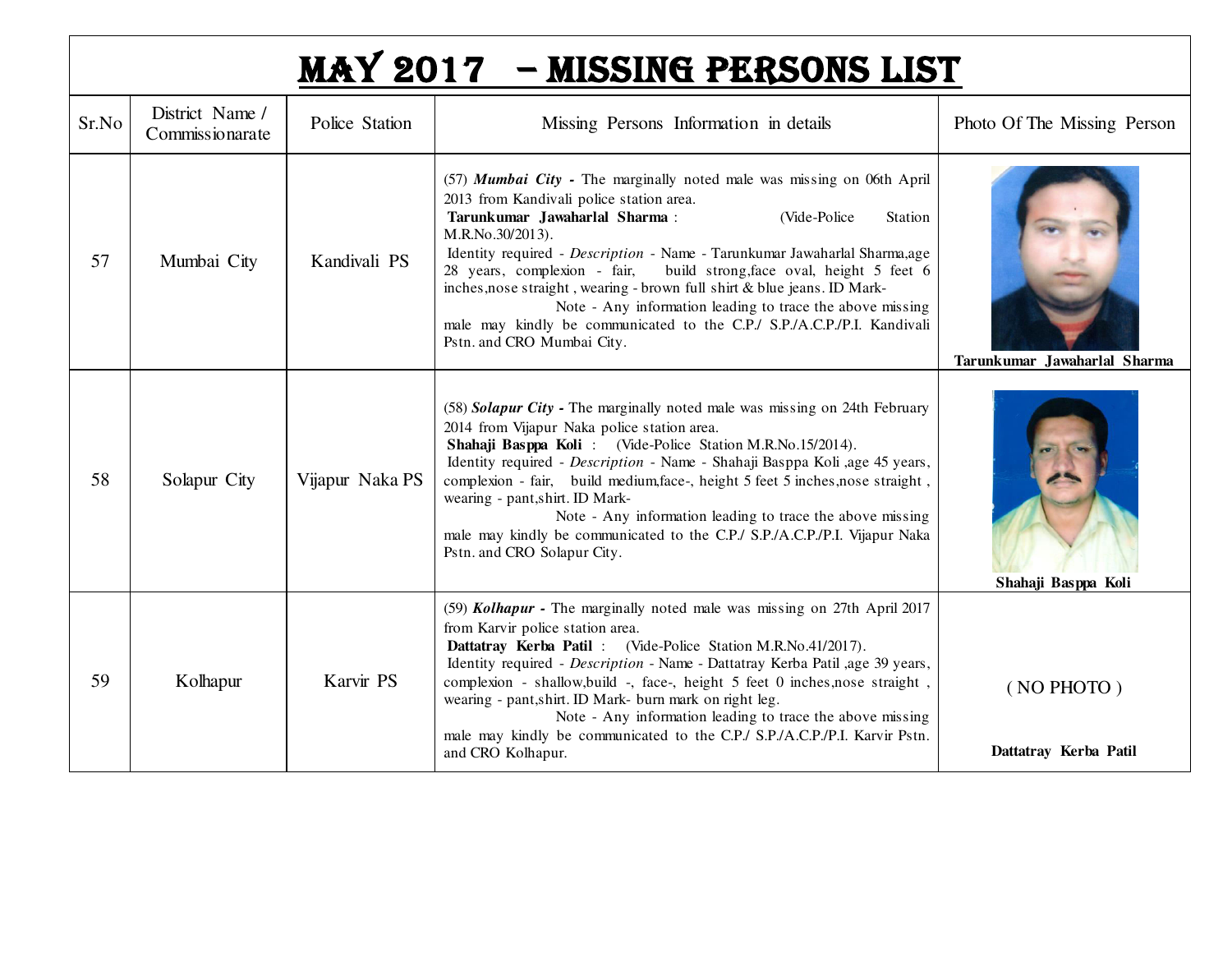| MAY 2017 - MISSING PERSONS LIST |
|---------------------------------|
|---------------------------------|

| Sr.No | District Name /<br>Commissionarate | Police Station             | Missing Persons Information in details                                                                                                                                                                                                                                                                                                                                                                                                                                                                                                                                                                                                                                 | Photo Of The Missing Person             |
|-------|------------------------------------|----------------------------|------------------------------------------------------------------------------------------------------------------------------------------------------------------------------------------------------------------------------------------------------------------------------------------------------------------------------------------------------------------------------------------------------------------------------------------------------------------------------------------------------------------------------------------------------------------------------------------------------------------------------------------------------------------------|-----------------------------------------|
| 60    | Kolhapur                           | Radhanagri PS              | (60) Kolhapur - The marginally noted male was missing on 22nd May 2004<br>from Radhanagari police station area.<br>Ramchandra Dhaku Bhuturne: (Vide-Police Station M.R.No.07/2004).<br>Identity required - Description - Name - Ramchandra Dhaku Bhuturne ,age<br>54 years, complexion - wheatish, build - strong, face- oval, height 5 feet 5<br>inches, nose straight, wearing - black lining full shirt, brown full pant. ID<br>Mark- hanuman statue tattoo on left hand writing 'Jai Hanuman'<br>Note - Any information leading to trace the above missing<br>male may kindly be communicated to the C.P./ S.P./A.C.P./P.I. Radhanagari<br>Pstn. and CRO Kolhapur. | (NO PHOTO)<br>Ramchandra Dhaku Bhuturne |
| -61   | Kolhapur                           | Laxmipuri PS               | (61) Kolhapur - The marginally noted male was missing on 17th May 2010<br>from Laxmipuri police station area.<br>Sangram Dattasagar Dhale: (Vide-Police Station M.R.No.03/2017).<br>Identity required - Description - Name - Ramchandra Dhaku Bhuturne ,age<br>21 years, complexion - wheatish, build - strong, face- oval, height 5 feet 5<br>inches, nose straight, wearing - green t-shirt, blue jeans. ID Mark- n.a<br>Note - Any information leading to trace the above missing<br>male may kindly be communicated to the C.P./ S.P./A.C.P./P.I. Laxmipuri<br>Pstn. and CRO Kolhapur.                                                                             | <b>Sangram Dattasagar Dhale</b>         |
| 62    | Pune City                          | Shivaji Nagar<br><b>PA</b> | (62) <b>Pune City</b> - The marginally noted male was missing on 19th August<br>2015 from Shivajinagar police station area.<br>Shriniyas Hanumanta Biradar<br>(Vide-Police Station<br>$\ddot{\phantom{a}}$<br>M.R.No.119/2016).<br>Identity required - Description - Name - Shrinivas Hanumanta Biradar ,age<br>13 years, complexion - shallow, build - slim, face- oval, height 4 feet 5<br>inches, nose straight, wearing - blue t-shirt, black pant. ID Mark- n.a<br>Note - Any information leading to trace the above missing<br>male may kindly be communicated to the C.P./ S.P./A.C.P./P.I. Shivajinagar<br>Pstn. and CRO Pune City.                            | Shrinivas Hanumanta Biradar             |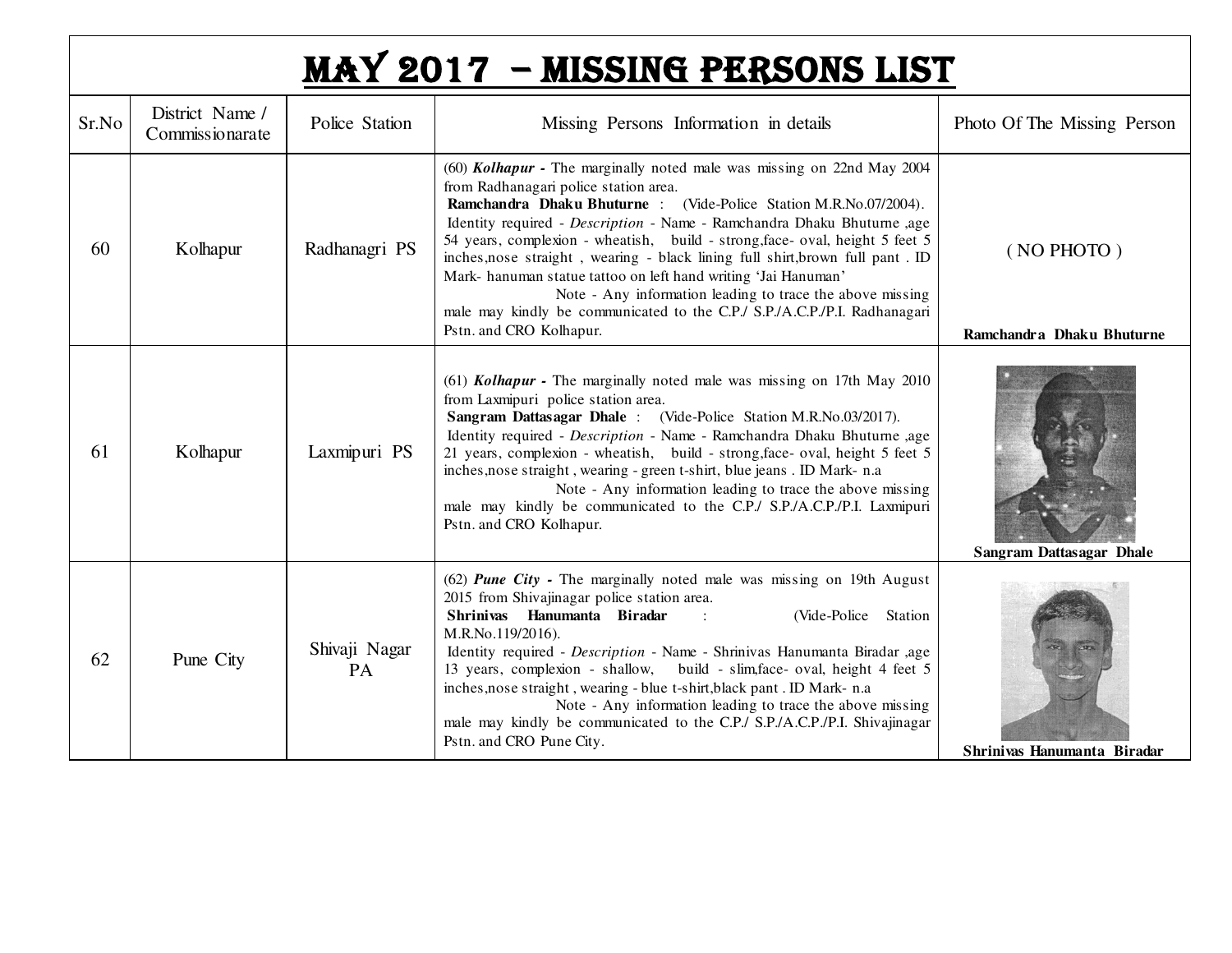|       |                                    |                           | <b>MAY 2017 - MISSING PERSONS LIST</b>                                                                                                                                                                                                                                                                                                                                                                                                                                                                                                                                                                                 |                                   |
|-------|------------------------------------|---------------------------|------------------------------------------------------------------------------------------------------------------------------------------------------------------------------------------------------------------------------------------------------------------------------------------------------------------------------------------------------------------------------------------------------------------------------------------------------------------------------------------------------------------------------------------------------------------------------------------------------------------------|-----------------------------------|
| Sr.No | District Name /<br>Commissionarate | Police Station            | Missing Persons Information in details                                                                                                                                                                                                                                                                                                                                                                                                                                                                                                                                                                                 | Photo Of The Missing Person       |
| 63    | Pune City                          | Sahakarnagar PS           | (63) Pune City - The marginally noted male was missing on 13th March 2016<br>from Sahakarnagar police station area.<br>Prasad Dayanand Shetty: (Vide-Police Station M.R.No.21/2016).<br>Identity required - Description - Name - Prasad Dayanand Shetty ,age 13<br>years, complexion - fair, build - slim, face- oval, height 165 cm, nose straight,<br>wearing - green shirt, blue jeans . ID Mark- old wound stiches mark under<br>right eye.<br>Note - Any information leading to trace the above missing<br>male may kindly be communicated to the C.P./ S.P./A.C.P./P.I. Sahakarnagar<br>Pstn. and CRO Pune City. | <b>Prasad Dayanand Shetty</b>     |
| 64    | Pune City                          | Wanwadi PS                | (64) Pune City - The marginally noted female was missing on 09th March<br>2017 from Wanwadi police station area.<br>Varsha Vithal Kasbe: (Vide-Police Station C.R.No.165/2017).<br>Identity required - Description - Name - Varsha Vithal Kasbe ,age 15 years,<br>complexion - wheatish, build -fat ,face- round, height - 4 feet 5 inches,nose<br>snub, wearing - white shirt, blue jeans. ID Mark- n.a.<br>Note - Any information leading to trace the above missing<br>female may kindly be communicated to the C.P./ S.P./A.C.P./P.I. Wanwadi<br>Pstn. and CRO Pune City.                                          | (NO PHOTO)<br>Varsha Vithal Kasbe |
| 65    | Pune City                          | MIDC Bhosari<br><b>PS</b> | (65) Pune City - The marginally noted female was missing on 04th March<br>2016 from MIDC Bhosari police station area.<br>Pallavi Bhagwat Bhosale: (Vide-Police Station C.R.No.35/2016).<br>Identity required - Description - Name - Pallavi Bhagwat Bhosale ,age 17<br>years, complexion - fair, build - slim , face- round, height - 5 feet 3<br>inches, nose straight, wearing - red punjabi dress. ID Mark- n.a.<br>Note - Any information leading to trace the above missing<br>female may kindly be communicated to the C.P./ S.P./A.C.P./P.I. MIDC<br>Bhosari Pstn. and CRO Pune City.                           | Pallavi Bhagwat Bhosale           |

I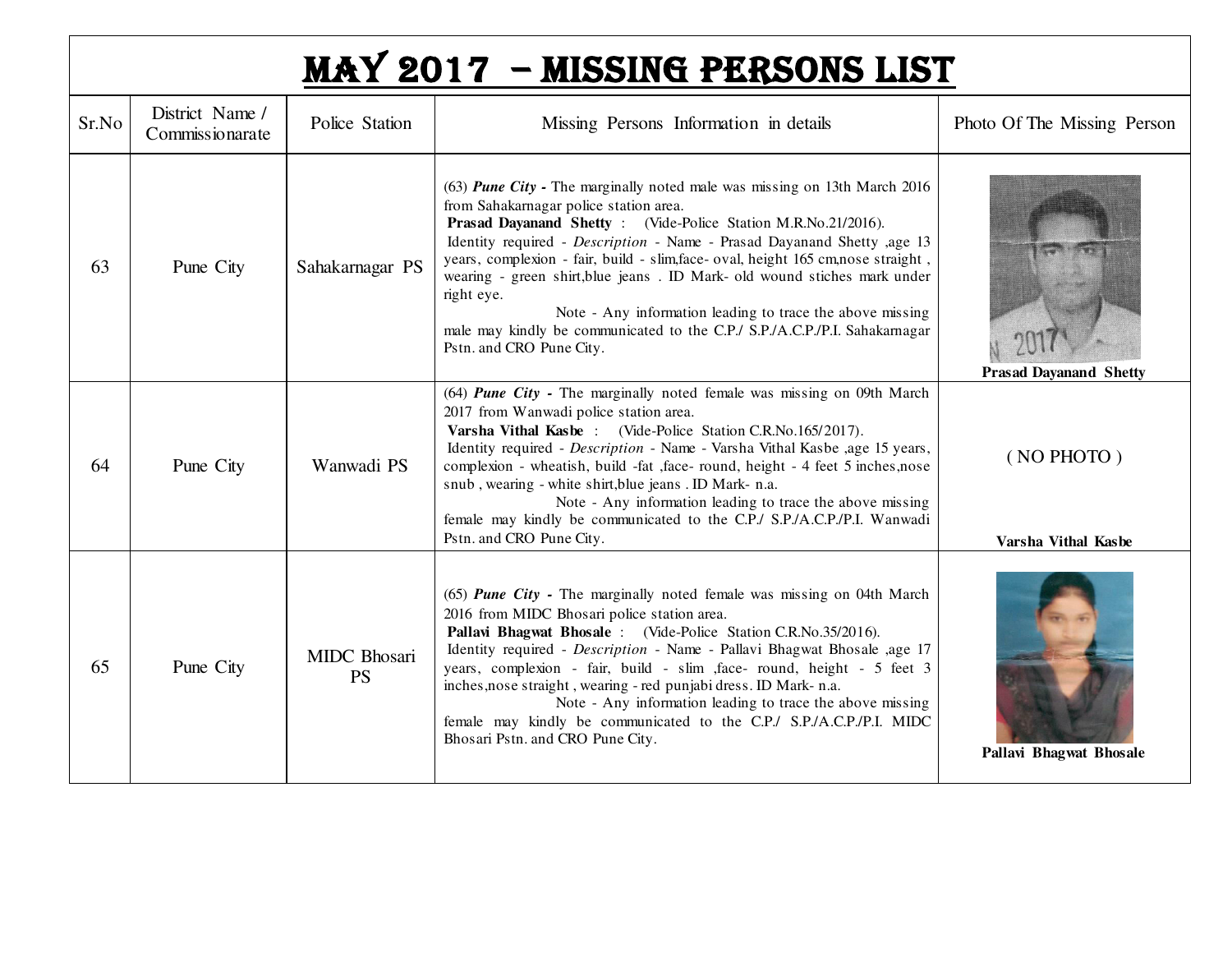|  | MAY 2017 - MISSING PERSONS LIST |
|--|---------------------------------|
|--|---------------------------------|

| Sr.No | District Name /<br>Commissionarate | Police Station | Missing Persons Information in details                                                                                                                                                                                                                                                                                                                                                                                                                                                                                                                                                                                         | Photo Of The Missing Person   |
|-------|------------------------------------|----------------|--------------------------------------------------------------------------------------------------------------------------------------------------------------------------------------------------------------------------------------------------------------------------------------------------------------------------------------------------------------------------------------------------------------------------------------------------------------------------------------------------------------------------------------------------------------------------------------------------------------------------------|-------------------------------|
| 66    | Chandrapur                         | Talodhi PS     | (66) Chandrapur - The marginally noted female was missing on 06th April<br>2017 from Talodhi police station area.<br>Rohini Arvind Chanfane: (Vide-Police Station M.R.No.84/2017).<br>Identity required - Description - Name - Rohini Arvind Chanfane ,age 14<br>years, complexion - shallow, build - slim , face- oval, height - 4 feet 7<br>inches, nose straight, wearing - red punjabi dress. ID Mark- n.a.<br>Note - Any information leading to trace the above missing<br>female may kindly be communicated to the C.P./ S.P./A.C.P./P.I. Talodhi<br>Pstn. and CRO Chandrapur.                                           | <b>Rohini Arvind Chanfane</b> |
| 67    | Chandrapur                         | Ballarshah PS  | (67) <b>Chandrapur</b> - The marginally noted female was missing on 09th<br>February 2017 from Ballarshah police station area.<br>Parvin Bano: (Vide-Police Station M.R.No.16/2017).<br>Identity required - Description - Name - Parvin Bano ,age 19 years,<br>complexion - shallow, build - slim , face- oval, height - 4 feet 5 inches, nose<br>straight, wearing - white punjabi dress, green chappal. ID Mark- n.a.<br>Note - Any information leading to trace the above missing<br>female may kindly be communicated to the C.P./ S.P./A.C.P./P.I. Ballarshah<br>Pstn. and CRO Chandrapur.                                | Parvin Bano                   |
| 68    | Chandrapur                         | Ballarshah PS  | (68) Chandrapur - The marginally noted female was missing on 08th April<br>2017 from Ballarshah police station area.<br>Sapna Ramesh Duryodhan : (Vide-Police Station M.R.No.37/2017).<br>Identity required - Description - Name - Sapna Ramesh Duryodhan (with 7<br>years daughter), age 25 years, complexion - fair, build - slim , face- round,<br>height - 5 feet 0 inches, nose straight, wearing - orange saree, brown chappal.<br>ID Mark- n.a.<br>Note - Any information leading to trace the above missing<br>female may kindly be communicated to the C.P./ S.P./A.C.P./P.I. Ballarshah<br>Pstn. and CRO Chandrapur. | Sapna Ramesh Duryodhan        |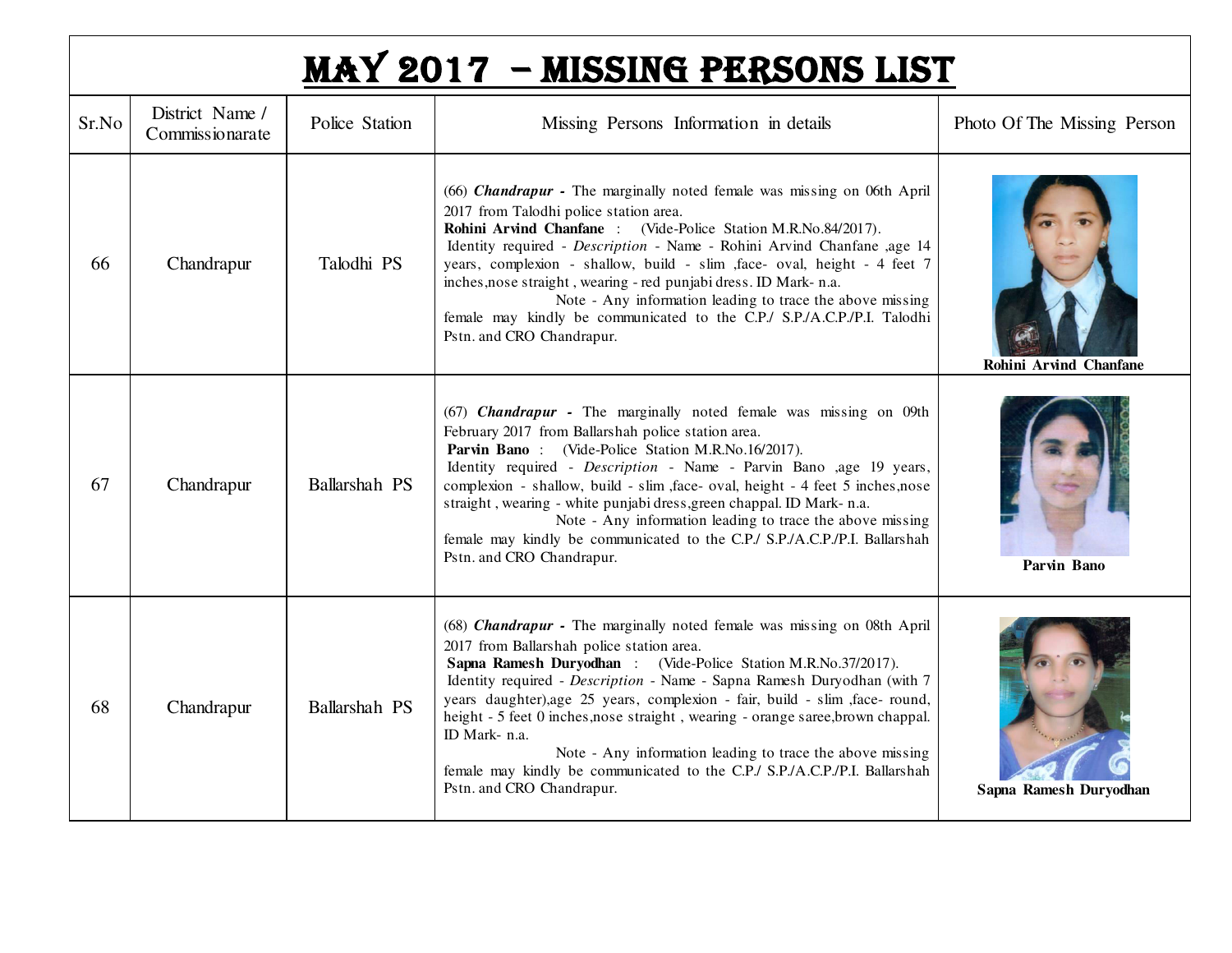|       |                                    |                | <b>MAY 2017 - MISSING PERSONS LIST</b>                                                                                                                                                                                                                                                                                                                                                                                                                                                                                                                                                                                           |                             |
|-------|------------------------------------|----------------|----------------------------------------------------------------------------------------------------------------------------------------------------------------------------------------------------------------------------------------------------------------------------------------------------------------------------------------------------------------------------------------------------------------------------------------------------------------------------------------------------------------------------------------------------------------------------------------------------------------------------------|-----------------------------|
| Sr.No | District Name /<br>Commissionarate | Police Station | Missing Persons Information in details                                                                                                                                                                                                                                                                                                                                                                                                                                                                                                                                                                                           | Photo Of The Missing Person |
| 69    | Chandrapur                         | Bramhapuri PS  | (69) Chandrapur - The marginally noted female was missing on 06th April<br>2017 from Bramhpuri police station area.<br>Suvarna Kunaji Khanorkar: (Vide-Police Station M.R.No.19/2017).<br>Identity required - Description - Name - Suvarna Kunaji Khanorkar ,age 27<br>years, complexion - fair, build - slim , face- round, height - 5 feet 0<br>inches, nose straight, wearing - black salwar kurta. ID Mark- daft<br>(Mandbuddhi)<br>Note - Any information leading to trace the above missing<br>female may kindly be communicated to the C.P./ S.P./A.C.P./P.I. Bramhpuri<br>Pstn. and CRO Chandrapur.                      | Suvarna Kunaji Khanorkar    |
| 70    | Chandrapur                         | Ballarshah PS  | (70) <b>Chandrapur</b> - The marginally noted female was missing on 12th<br>December 2016 from Ballarshah police station area.<br>(Vide-Police Station C.R.No.860/2016,IPC<br>Gauri Ramdas Yerwana :<br>$363$ ).<br>Identity required - Description - Name - Gauri Ramdas Yerwana ,age 17<br>years, complexion - shallow, build - slim , face- round, height - 4 feet 6<br>inches, nose small, wearing - black suit, red lehenga & dupatta. ID Mark -n.a<br>Note - Any information leading to trace the above missing<br>female may kindly be communicated to the C.P./ S.P./A.C.P./P.I. Ballarshah<br>Pstn. and CRO Chandrapur. | Gauri Ramdas Yerwana        |
| 71    | Chandrapur                         | Ballarshah PS  | (71) <b>Chandrapur</b> - The marginally noted female was missing on 18th<br>December 2016 from Ballarshah police station area.<br>Kajal Suresh Verma: (Vide-Police Station M.R.No.87/2016).<br>Identity required - Description - Name - Kajal Suresh Verma ,age 19 years,<br>complexion - fair, build - slim , face- round, height - 5 feet 6 inches, nose<br>straight, wearing - light brown salwar suit. ID Mark -n.a<br>Note - Any information leading to trace the above missing<br>female may kindly be communicated to the C.P./ S.P./A.C.P./P.I. Ballarshah<br>Pstn. and CRO Chandrapur.                                  | Kajal Suresh Verma          |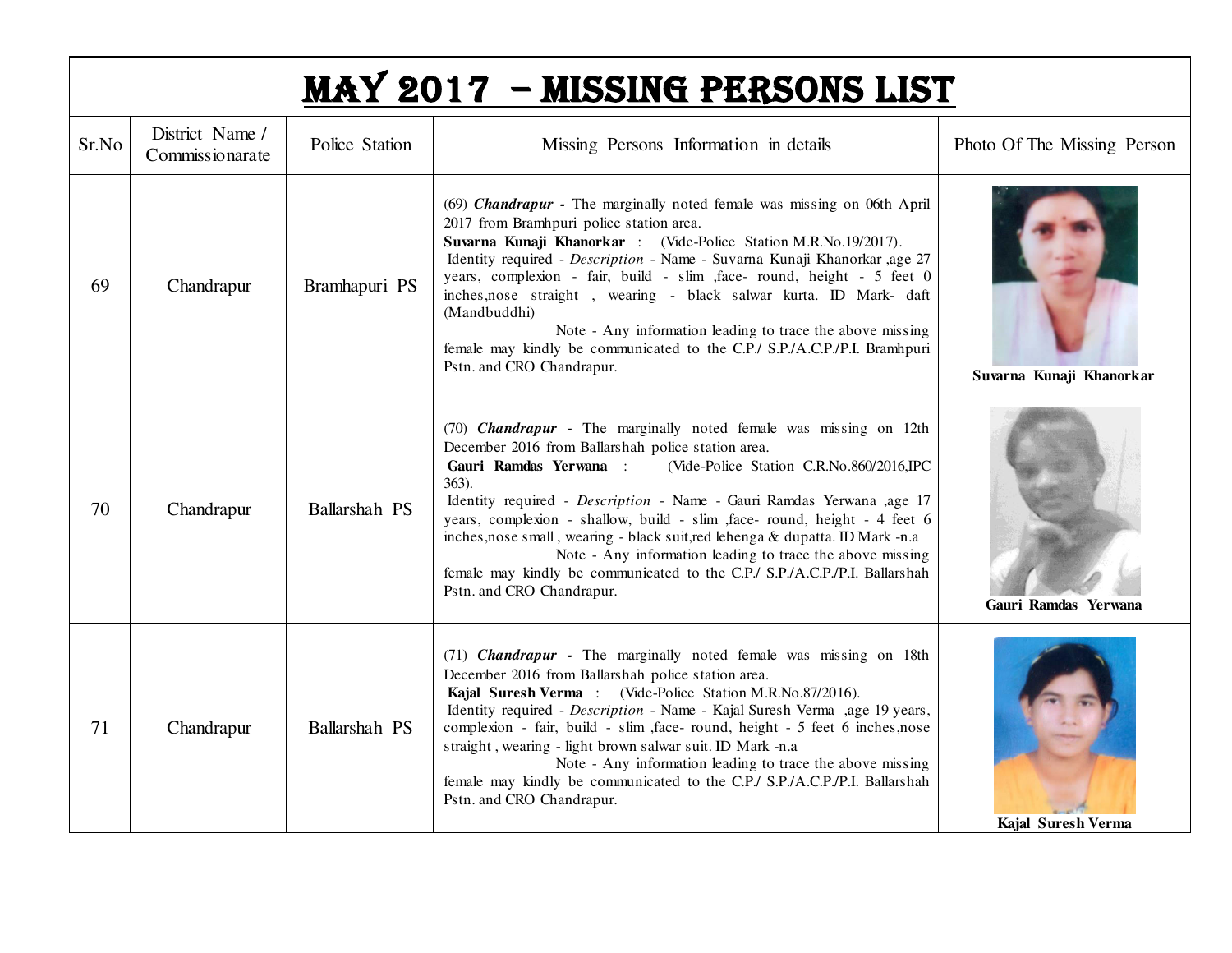|       |                                    |                | <b>MAY 2017 - MISSING PERSONS LIST</b>                                                                                                                                                                                                                                                                                                                                                                                                                                                                                                                                                                                                                                     |                                    |
|-------|------------------------------------|----------------|----------------------------------------------------------------------------------------------------------------------------------------------------------------------------------------------------------------------------------------------------------------------------------------------------------------------------------------------------------------------------------------------------------------------------------------------------------------------------------------------------------------------------------------------------------------------------------------------------------------------------------------------------------------------------|------------------------------------|
| Sr.No | District Name /<br>Commissionarate | Police Station | Missing Persons Information in details                                                                                                                                                                                                                                                                                                                                                                                                                                                                                                                                                                                                                                     | Photo Of The Missing Person        |
| 72    | Navi Mumbai                        | Panvel City PS | (72) Navi Mumbai - The marginally noted female was missing on 21st March<br>2017 from Panvel City police station area.<br>Suvarna Krushna Shelke : (Vide-Police Station M.R.No.28/2017).<br>Identity required - Description - Name - Suvarna Krushna Shelke ,age 23<br>years, complexion - shallow, build - slim , face- round, height - 5 feet 0<br>inches, nose straight, wearing - orange saree with flower design, white<br>blouse, pink nylon handbag. ID Mark -n.a<br>Note - Any information leading to trace the above missing<br>female may kindly be communicated to the C.P./ S.P./A.C.P./P.I. Panvel City<br>Pstn. and CRO Navi Mumbai.                         | Suvarna Krushna Shelke             |
| 73    | Navi Mumbai                        | Panvel City PS | (73) New <i>Mumbai</i> - The marginally noted female was missing on 25th<br>February 2017 from Panvel City police station area.<br>Sneha Santosh Mishra: (Vide-Police Station C.R.No.54/2017).<br>Identity required - Description - Name - Sneha Santosh Mishra ,age 23<br>years, complexion - shallow, build - slim , face- oval, height - 5 feet 2<br>inches, nose straight, wearing - blue top & black leggins. ID Mark - spects.<br>Note - Any information leading to trace the above missing<br>female may kindly be communicated to the C.P./ S.P./A.C.P./P.I. Panvel City<br>Pstn. and CRO Mumbai City.                                                             | <b>Sneha Santosh Mishra</b>        |
| 74    | Thane Rural                        | Kinhavali PS   | (74) Thane Rural - The marginally noted female was missing on 16th<br>September 2016 from Kinhavali police station area.<br>Harshada(poonam) Shankar Padwal<br>(Vide-Police Station<br>$\sim$ 100<br>C.R.No.87/2016).<br>Identity required - Description - Name - Harshada(Poonam) Shankar Padwal<br>,age 17 years, complexion - fair, build - slim ,face- oval, height - 5 feet 0<br>inches, nose straight, wearing - Punjabi dress (collage uniform), red chappal<br>,colleage bag. ID Mark -n.a<br>Note - Any information leading to trace the above missing<br>female may kindly be communicated to the C.P./ S.P./A.C.P./P.I. Kinhavali<br>Pstn. and CRO Thane Rural. | Harshada(poonam) Shankar<br>Padwal |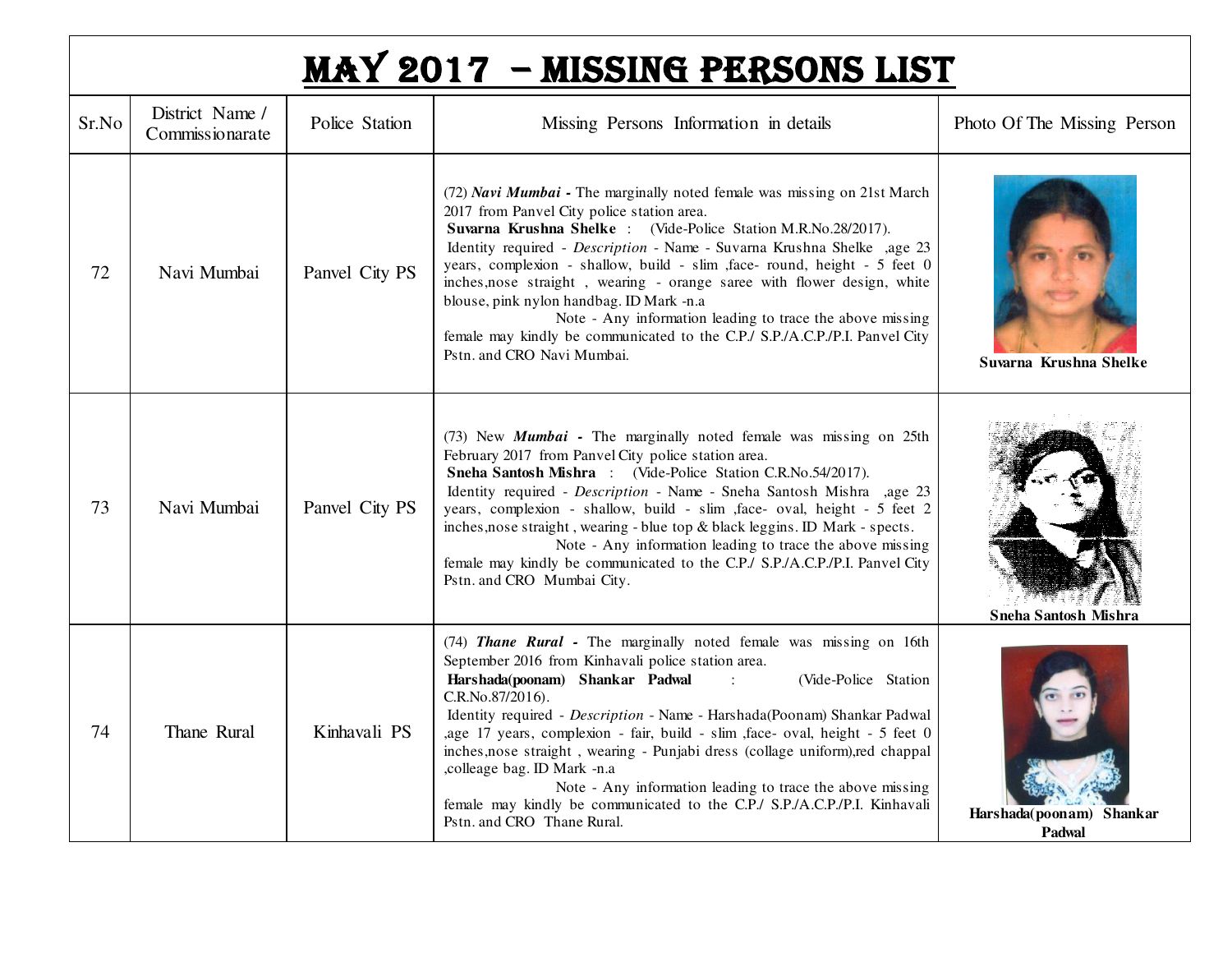## MAY 2017 – MISSING PERSONS LIST

| Sr.No | District Name /<br>Commissionarate | Police Station | Missing Persons Information in details                                                                                                                                                                                                                                                                                                                                                                                                                                                                                                                                                                     | Photo Of The Missing Person |
|-------|------------------------------------|----------------|------------------------------------------------------------------------------------------------------------------------------------------------------------------------------------------------------------------------------------------------------------------------------------------------------------------------------------------------------------------------------------------------------------------------------------------------------------------------------------------------------------------------------------------------------------------------------------------------------------|-----------------------------|
| 75    | Amravati City                      | Frejarpura PS  | (75) Amravati City - The marginally noted female was missing on 30th<br>March 2017 from Frejarpura police station area.<br>Ankita Bhimrao Dhoke: (Vide-Police Station C.R.No.219/2017).<br>Identity required - Description - Name - Ankita Bhimrao Dhoke ,age 17<br>years, complexion - fair, build - slim , face--, height - 5 feet 2 inches, nose<br>straight, wearing - pink scarf, white salwar, brown sandle. ID Mark --.<br>Note - Any information leading to trace the above missing<br>female may kindly be communicated to the C.P./ S.P./A.C.P./P.I. Frejarpura<br>Pstn. and CRO Amaravati City. | Ankita Bhimrao Dhoke        |
| 76    | <b>Buldhana</b>                    | Borakhedi PS   | (76) Buldhana - The marginally noted female was missing on 06th August<br>2016 from Borakhedi police station area.<br>Jaya Amol Khodke : (Vide-Police Station M.R.No.16/2016).<br>Identity required - Description - Name - Jaya Amol Khodke ,age 21 years,<br>complexion - shallow, build - slim, face- oval, height - 5 feet 0 inches, nose<br>straight, wearing - red saree & blouse with design. ID Mark --.<br>Note - Any information leading to trace the above missing<br>female may kindly be communicated to the C.P./ S.P./A.C.P./P.I. Borakhedi<br>Pstn. and CRO Buldhana.                       | Jaya Amol Khodke            |
| 77    | Nanded                             | Bhagyanagar PS | (77) Nanded - The marginally noted female was missing on 10th February<br>2017 from Bhagyanagar police station area.<br>Dipali Pralhad Lahane : (Vide-Police Station C.R.No.57/2017).<br>Identity required - Description - Name - Dipali Pralhad Lahane ,age 21<br>years, complexion - shallow, build - slim , face- oval, height - 4 feet 5<br>inches, nose straight, wearing - green punjabi dress. ID Mark --.<br>Note - Any information leading to trace the above missing<br>female may kindly be communicated to the C.P./ S.P./A.C.P./P.I.<br>Bhagyanagar Pstn. and CRO Nanded.                     | Dipali Pralhad Lahane       |

I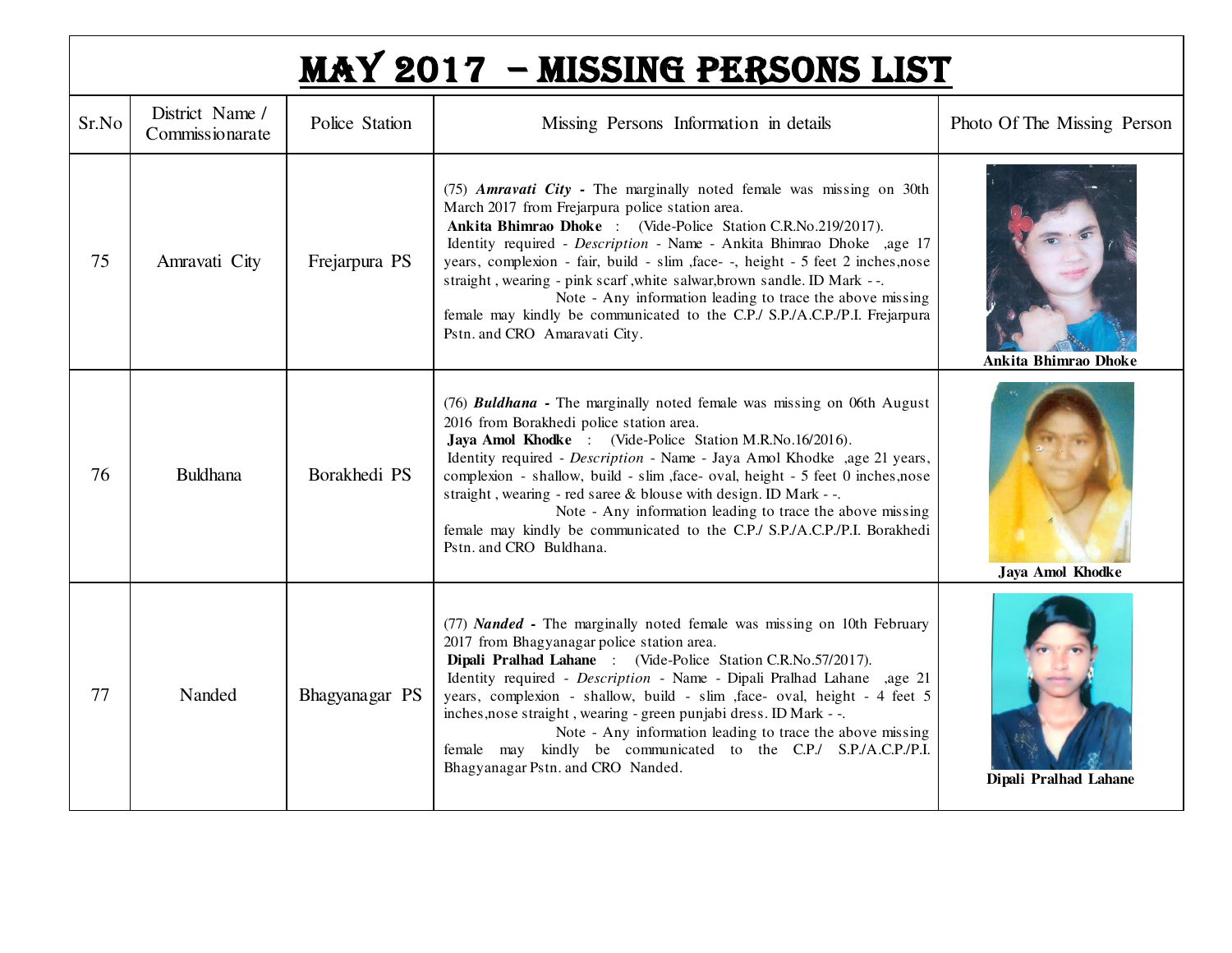| MAY 2017 - MISSING PERSONS LIST |
|---------------------------------|
|---------------------------------|

| Sr.No | District Name /<br>Commissionarate | Police Station | Missing Persons Information in details                                                                                                                                                                                                                                                                                                                                                                                                                                                                                                                                                       | Photo Of The Missing Person |
|-------|------------------------------------|----------------|----------------------------------------------------------------------------------------------------------------------------------------------------------------------------------------------------------------------------------------------------------------------------------------------------------------------------------------------------------------------------------------------------------------------------------------------------------------------------------------------------------------------------------------------------------------------------------------------|-----------------------------|
| 78    | Ahmednagar                         | Kopargaon PS   | (78) Ahmednagar - The marginally noted female was missing on 07th<br>December 2016 from Kopargaon police station area.<br>Yogita Dattu Mandlik : (Vide-Police Station C.R.No.136/2016).<br>Identity required - Description - Name - Yogita Dattu Mandlik ,age 16<br>years, complexion - fair, build - slim, face- oval, height - 4 feet 5 inches, nose<br>straight, wearing - yellow & red punjabi dress. ID Mark --.<br>Note - Any information leading to trace the above missing<br>female may kindly be communicated to the C.P./ S.P./A.C.P./P.I. Kopargaon<br>Pstn. and CRO Ahmednagar. | <b>Yogita Dattu Mandlik</b> |
| 79    | Kolhapur                           | Shahuwadi PS   | (79) Kolhapur - The marginally noted female was missing from Shahuwadi<br>police station area.<br>Pratiksha Vilas Ukirde : (Vide-Police Station C.R.No.93/2016).<br>Identity required - Description - Name - Pratiksha Vilas Ukirde ,age 16<br>years, complexion - wheatish, build - slim , face--, height - 5 feet 3<br>inches, nose straight, wearing - n.a. ID Mark --.<br>Note - Any information leading to trace the above missing<br>female may kindly be communicated to the C.P./ S.P./A.C.P./P.I. Shahuwadi<br>Pstn. and CRO Kolhapur.                                              | Pratiksha Vilas Ukirde      |
| 80    | Kolhapur                           | Shahuwadi PS   | (80) Kolhapur - The marginally noted female was missing from Shahuwadi<br>police station area.<br>Vaishali Narayan Kamble : (Vide-Police Station C.R.No.76/2016).<br>Identity required - Description - Name - Vaishali Narayan Kamble ,age 15<br>years, complexion - fair, build - slim, face--, height - 4 feet 5 inches, nose<br>straight, wearing - red & white top. ID Mark --.<br>Note - Any information leading to trace the above missing<br>female may kindly be communicated to the C.P./ S.P./A.C.P./P.I. Shahuwadi<br>Pstn. and CRO Kolhapur.                                     | Vaishali Narayan Kamble     |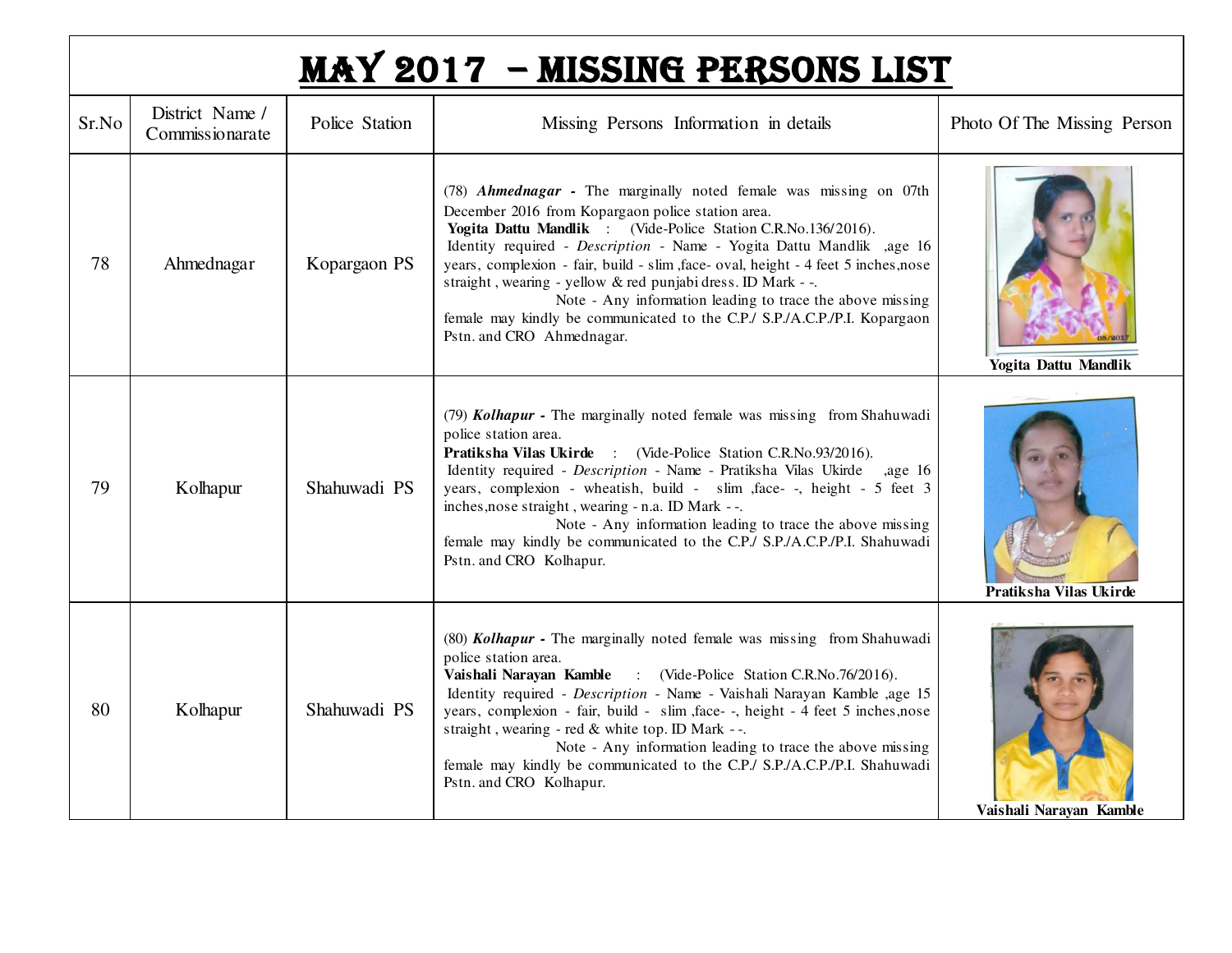| <b>MAY 2017 - MISSING PERSONS LIST</b> |                                    |                |                                                                                                                                                                                                                                                                                                                                                                                                                                                                                                                                                                                                        |                             |  |  |
|----------------------------------------|------------------------------------|----------------|--------------------------------------------------------------------------------------------------------------------------------------------------------------------------------------------------------------------------------------------------------------------------------------------------------------------------------------------------------------------------------------------------------------------------------------------------------------------------------------------------------------------------------------------------------------------------------------------------------|-----------------------------|--|--|
| Sr.No                                  | District Name /<br>Commissionarate | Police Station | Missing Persons Information in details                                                                                                                                                                                                                                                                                                                                                                                                                                                                                                                                                                 | Photo Of The Missing Person |  |  |
| 81                                     | Pune City                          | Sangvi PS      | (81) <b>Pune City</b> - The marginally noted female was missing on 24th May 2017<br>from Sangvi police station area.<br>Shivani Ravindra Rajput: (Vide-Police Station C.R.No.57/2017).<br>Identity required - Description - Name - Shivani Ravindra Rajput ,age 19<br>years, complexion - fair, build - slim, face- oval, height - 5 feet 5 inches, nose<br>straight, wearing - pink top, black leggins. ID Mark - mole under lips.<br>Note - Any information leading to trace the above missing<br>female may kindly be communicated to the C.P./ S.P./A.C.P./P.I. Sangvi<br>Pstn. and CRO Pune City. | Shivani Ravindra Rajput     |  |  |
| 82                                     | Mumbai City                        | Bhandup PS     | (82) Mumbai City - The marginally noted male was missing on 19th April<br>2017 from Bhandup police station area.<br>Siddesh Sanjay Kolsekar : (Vide-Police Station M.R.No.88/2017).<br>Identity required - Description - Name - Siddesh Sanjay Kolsekar ,age 21<br>years, complexion - fair, build - medium strong , face- oval, height - 5 feet 6<br>inches, nose straight, wearing - n.a. ID Mark -<br>Note - Any information leading to trace the above missing<br>male may kindly be communicated to the C.P./ S.P./A.C.P./P.I. Bhandup                                                            |                             |  |  |

|    |             |             | $\lim_{\alpha \to 0}$ in $\alpha$ is a continual trace to the C.I. S.I. $\pi$ .C.I. I. Butangup<br>Pstn. and CRO Mumbai City.                                                                                                                                                                                                                                                                                                                                                                                                                                                                  | Siddesh Sanjay Kolsekar   |
|----|-------------|-------------|------------------------------------------------------------------------------------------------------------------------------------------------------------------------------------------------------------------------------------------------------------------------------------------------------------------------------------------------------------------------------------------------------------------------------------------------------------------------------------------------------------------------------------------------------------------------------------------------|---------------------------|
| 83 | Mumbai City | D.B.Marg PS | (83) Mumbai City - The marginally noted male was missing on 28th March<br>2017 from D.B.Marg police station area.<br>Nabiulla Rahmtulla Ansari : (Vide-Police Station M.R.No.07/2017).<br>Identity required - <i>Description</i> - Name - Nabiulla Rahmtulla Ansari ,age 22<br>years, complexion - fair, build - slim, face - oval, height - 5 feet 0 inches, nose<br>-, wearing - brown full shirt, blue jeans ID Mark -<br>Note - Any information leading to trace the above missing<br>male may kindly be communicated to the C.P./ S.P./A.C.P./P.I. D.B.Marg<br>Pstn. and CRO Mumbai City. | Nabiulla Rahmtulla Ansari |